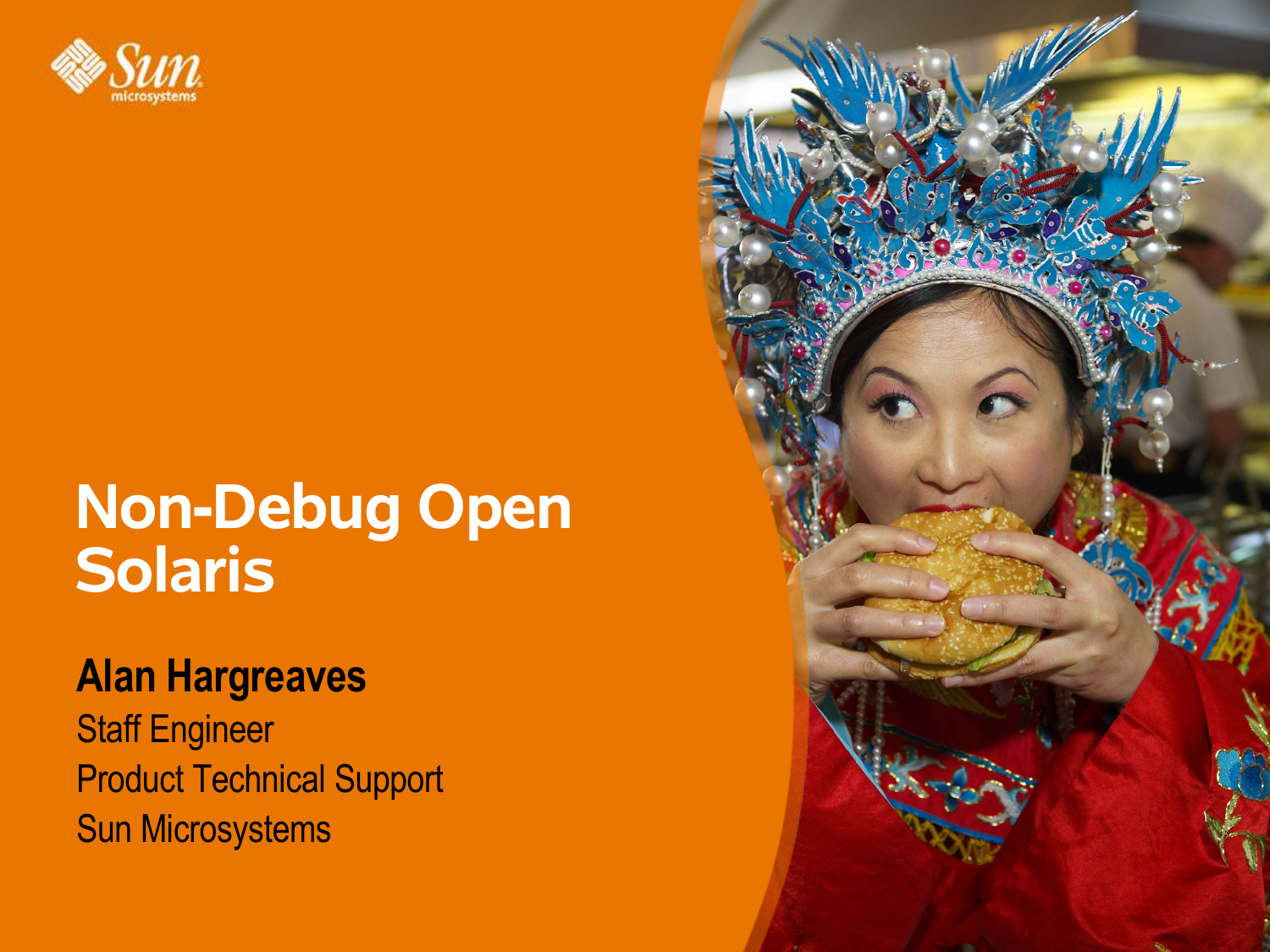

# **Topics**

- Mostly non-debug opensolaris
- Bug 6368986 support for OpenSolaris non-debug builds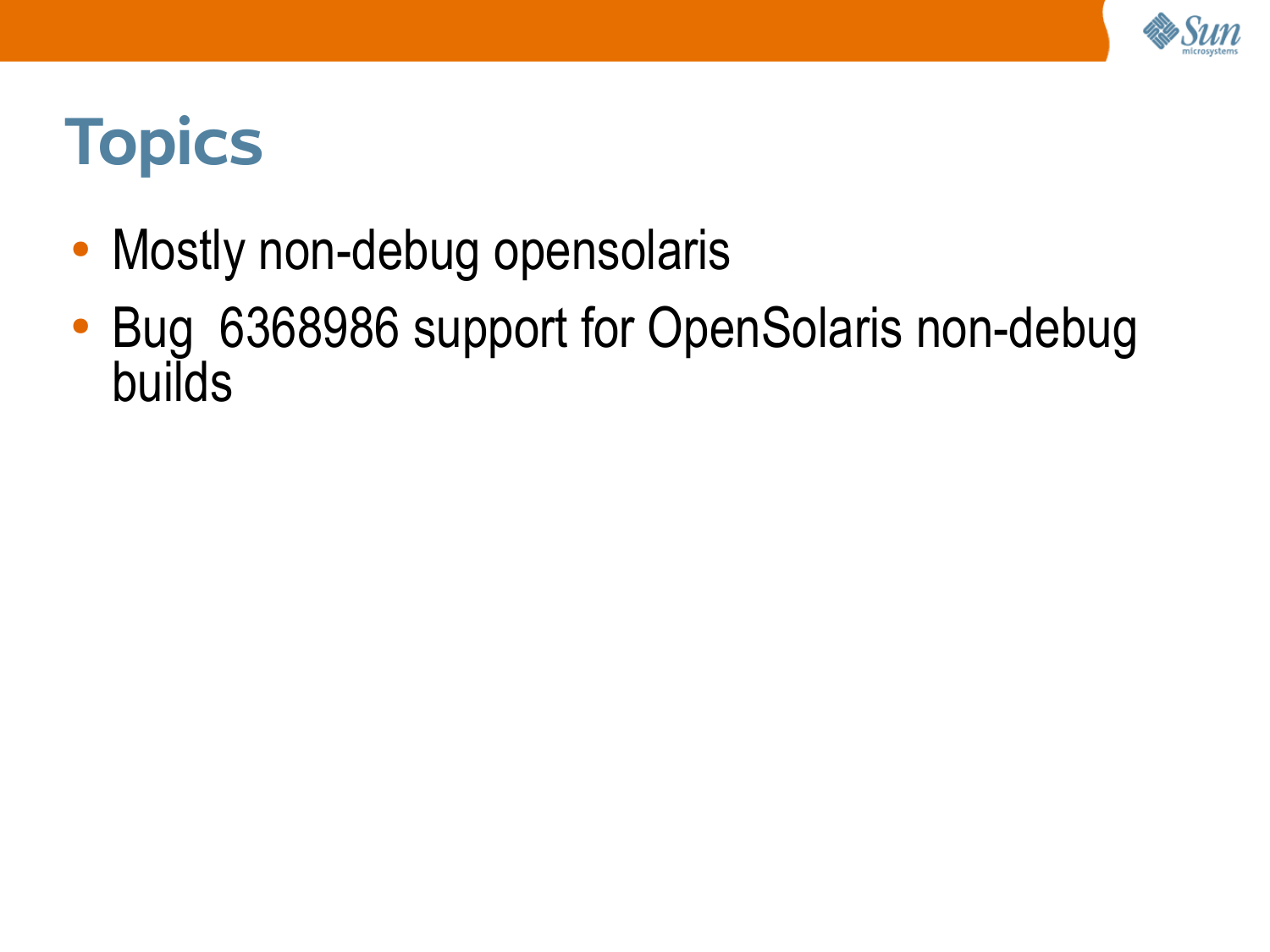

# **Mostly non-debug opensolaris**

- What is required to do this?
- Non-debug encumbered binaries
	- > List of files
	- > Source of non-debug binaries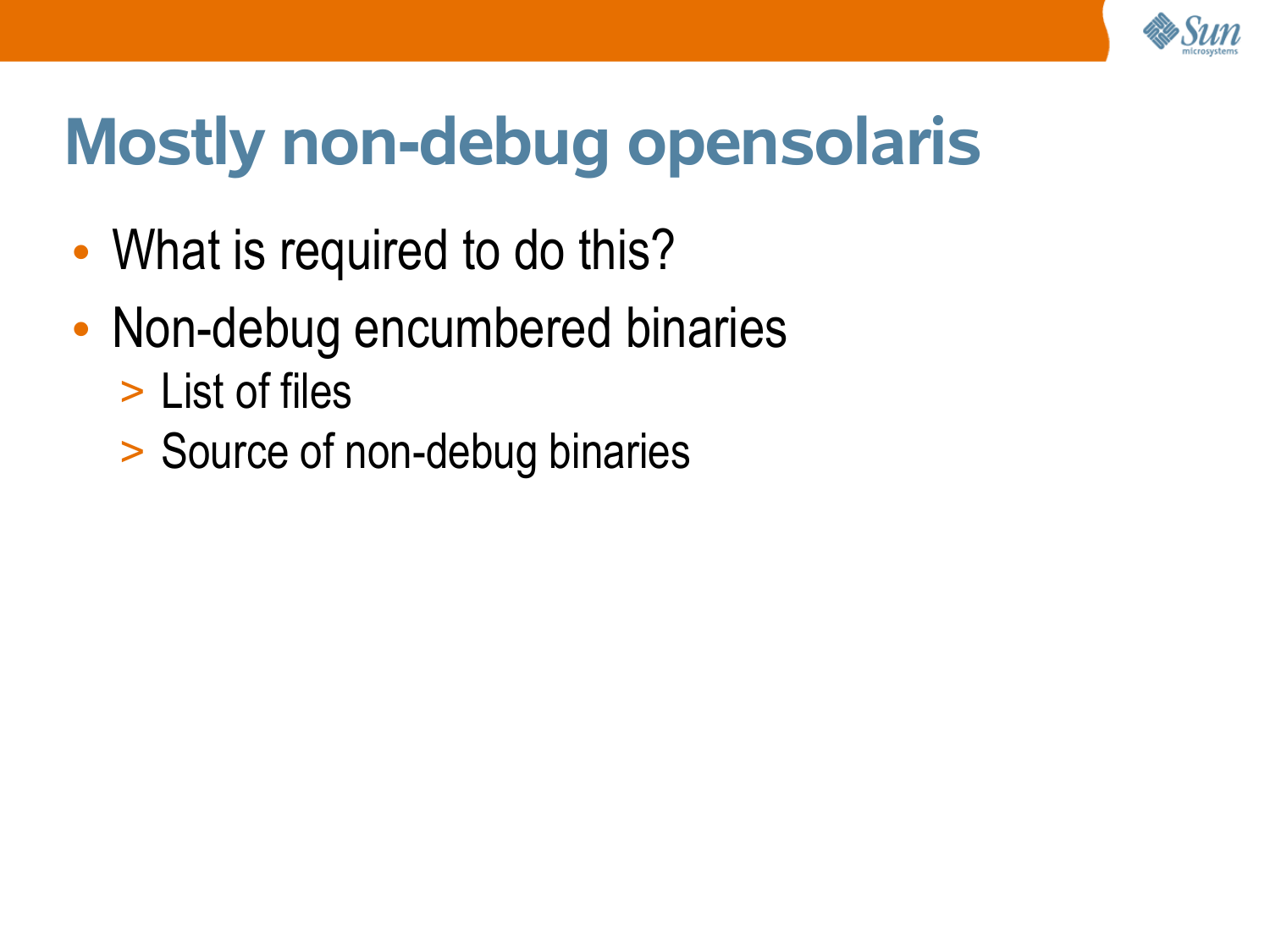

## **List of files**

 $$$  bzcat on-closed-bins-20060118.i386.tar.bz2 |tar tf closed/ closed/root\_i386/ closed/root\_i386/boot/ closed/root\_i386/boot/acpi/ closed/root\_i386/boot/acpi/tables/ closed/root\_i386/boot/grub/ closed/root\_i386/boot/grub/bin/ closed/root\_i386/boot/solaris/ closed/root\_i386/boot/solaris/bin/ closed/root\_i386/boot/solaris/devicedb/ closed/root\_i386/dev/ closed/root\_i386/dev/dsk/ ...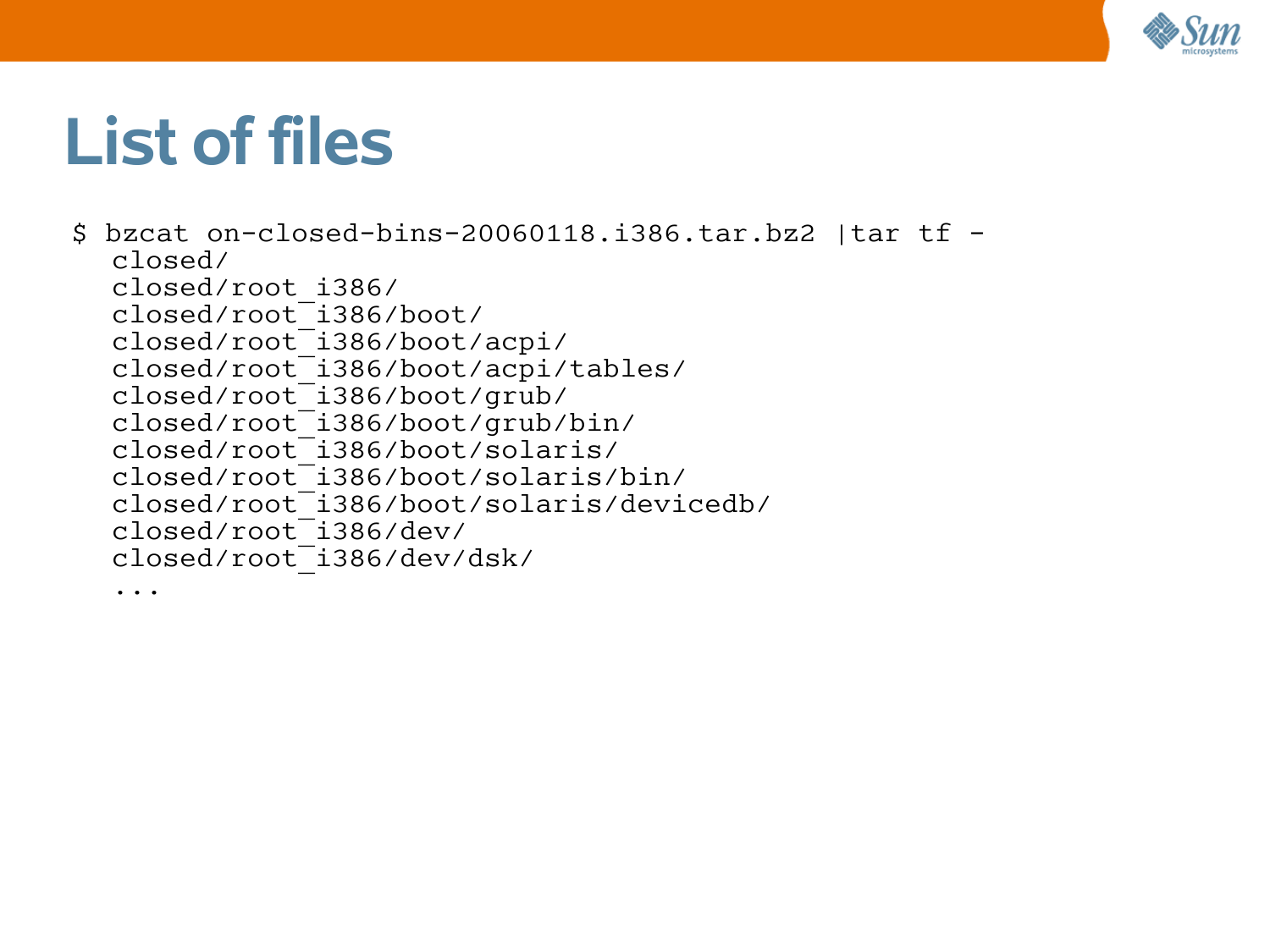

# **Source of non-debug binaries**

- Solaris Express Community Release
	- > Compiled non-debug
	- > Freely available
- Anything not available on SXCR
	- > Use the debug
	- > In reality there is only one file libc\_i18n.a and it's 64 bit counterpart
- It's easier if we have SXCR of the right release installed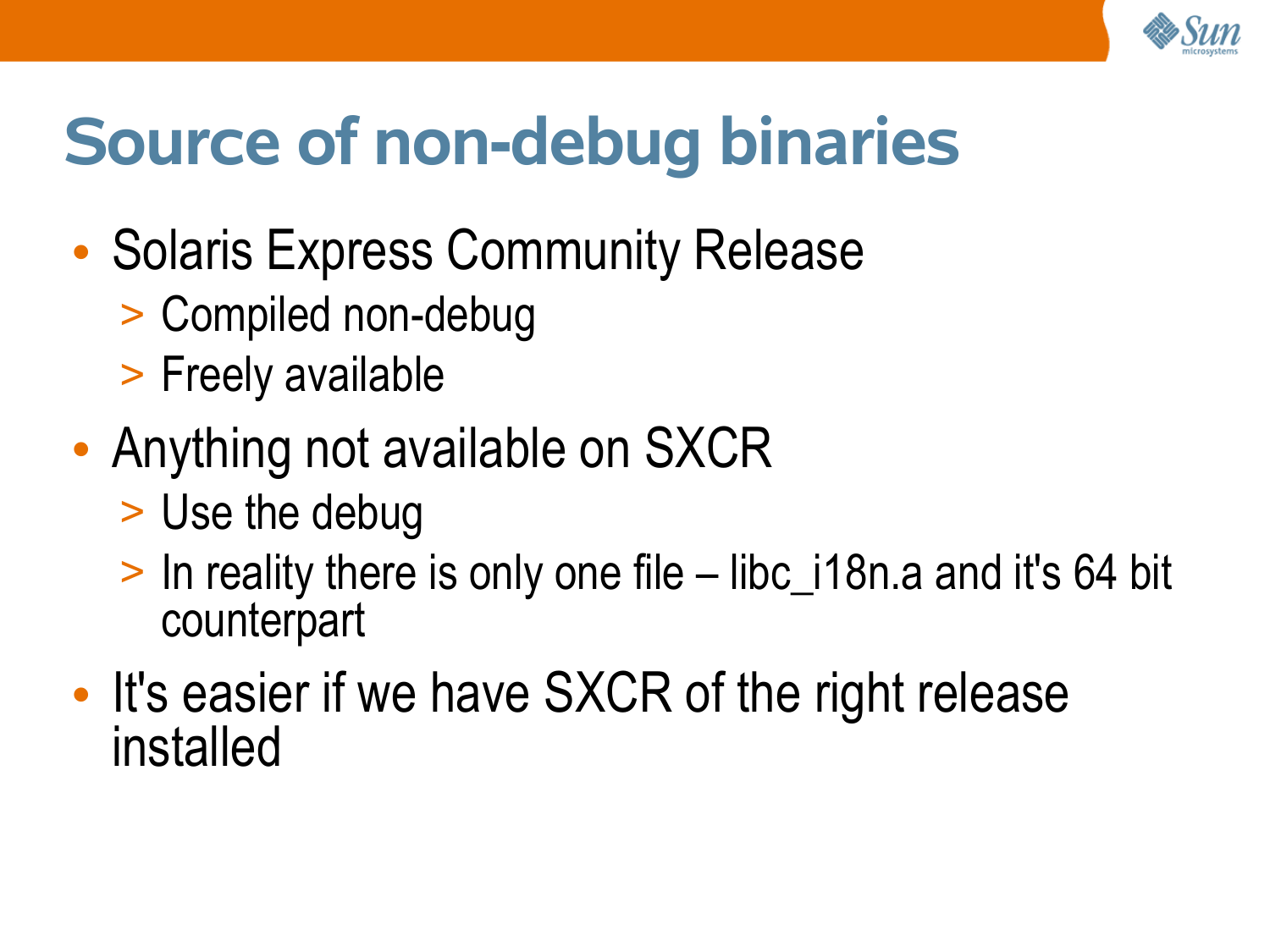

## **Method**

- Using these two we can create a non-debug encumbered tarball
	- > Well mostly non-debug
- I put together a script to do this > Available on my blog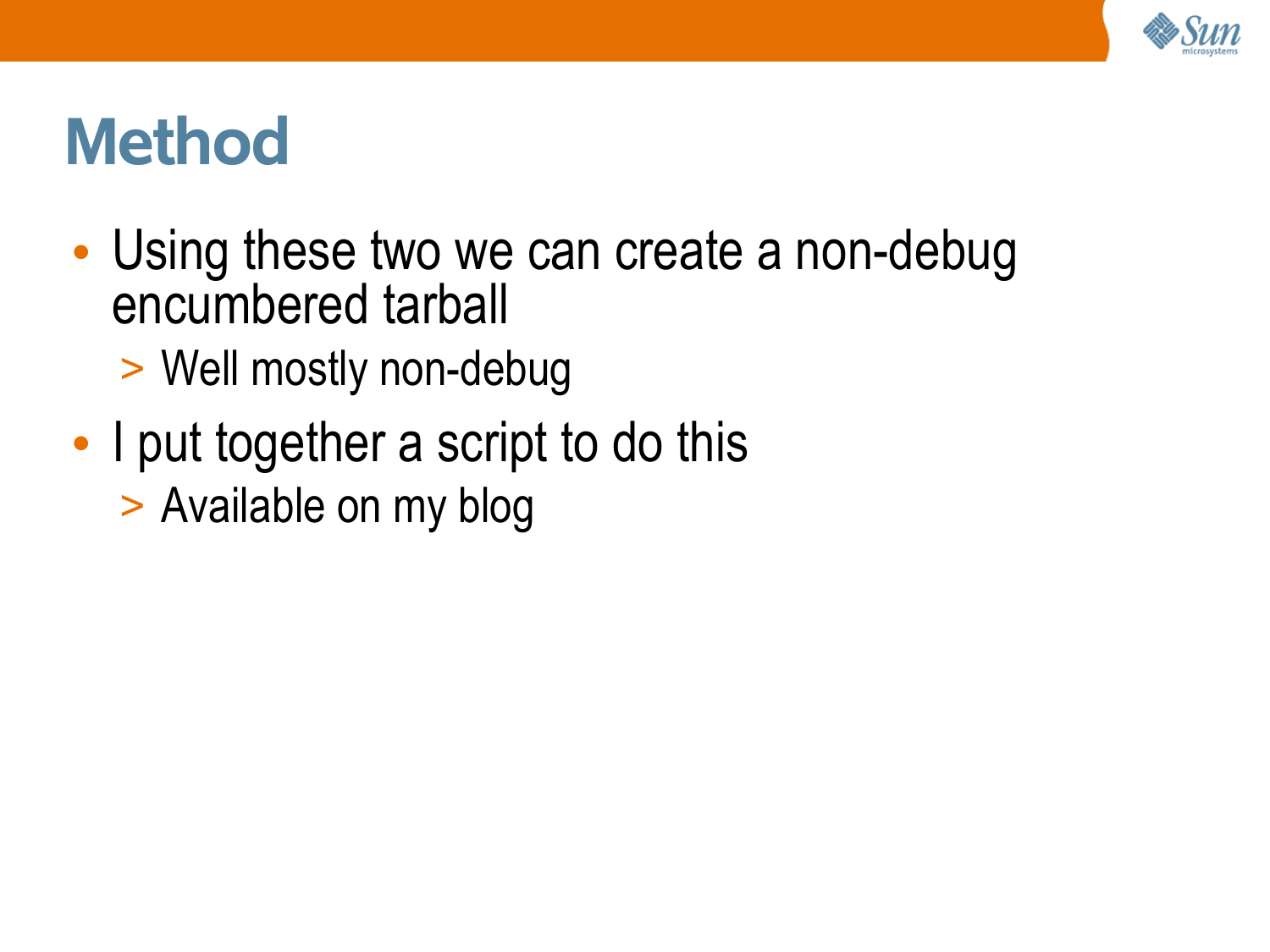

# **Anything else?**

- Build 30 and earlier
	- > Change usr/src/lib/Makefile to recognise non-debug **SROOT**
- Build 31 and later
	- > Change usr/src/Makefile similarly
- Bldenv
	- > Run without '-d'
- Nightly

> Remove the 'F' flag from NIGHTLY\_FLAGS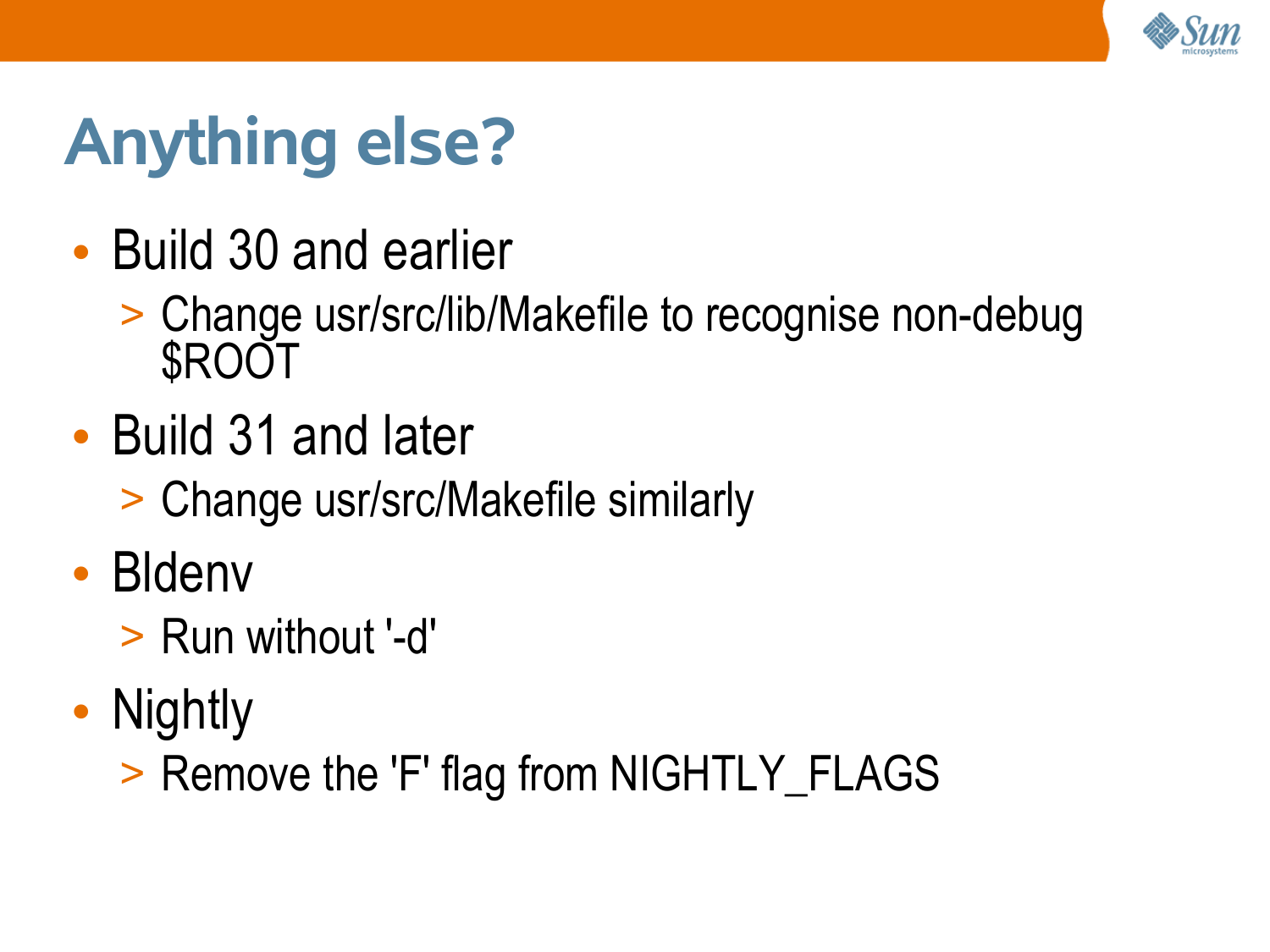

## **CR 6268986 Support for OpenSolaris non-debug builds**

### • Aims

- > One command to create debug and non-debug encumbered binaries
- > One workspace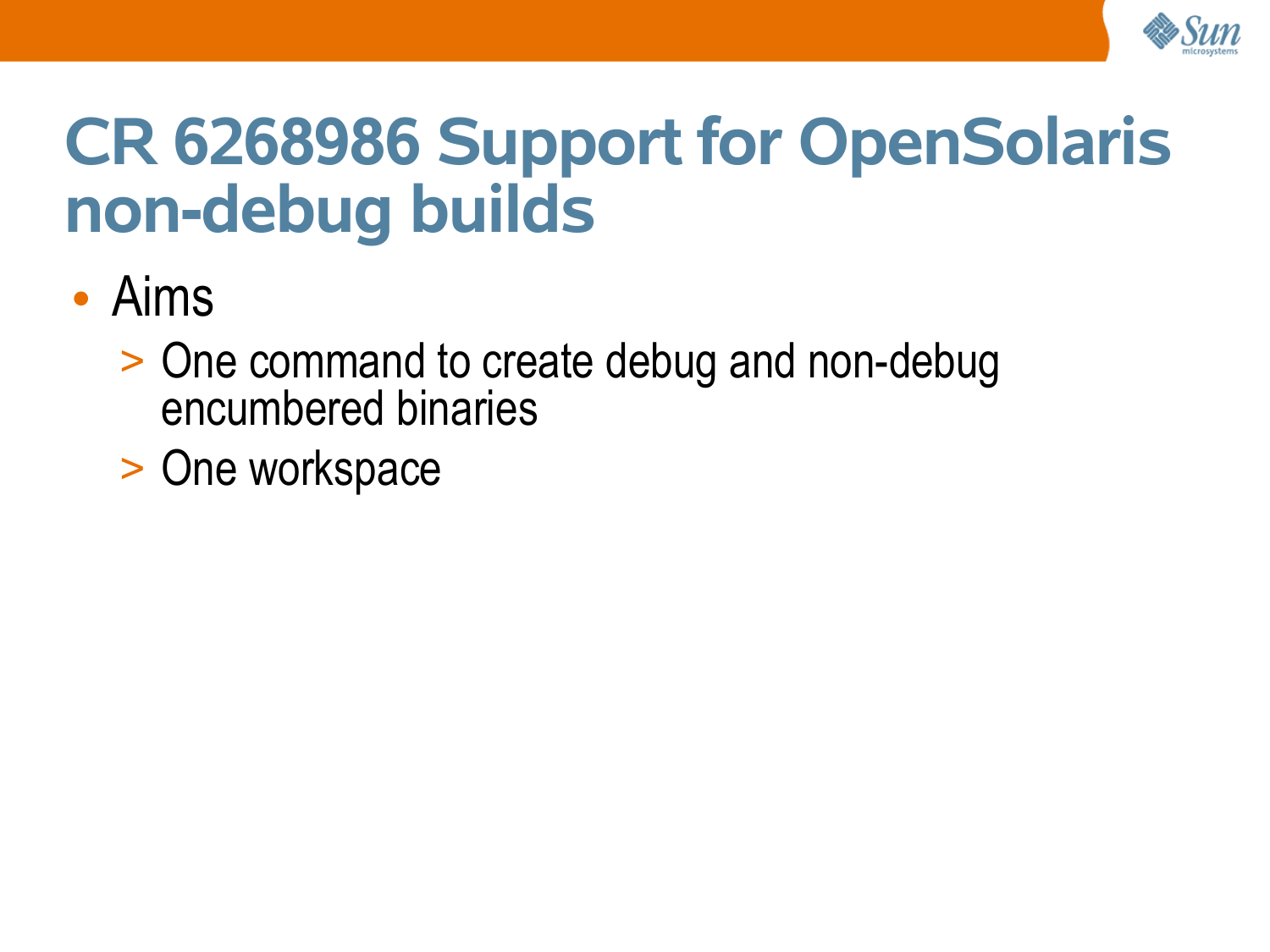

# **Background**

- I've been looking at this since we opened Solaris
- With the split tree work, this went onto the backburner
- With the split tree complete (b31), this again came to prominance.
- Kupfer logged a bug and assigned it to me
- Aiming for the end of the month > But we'll see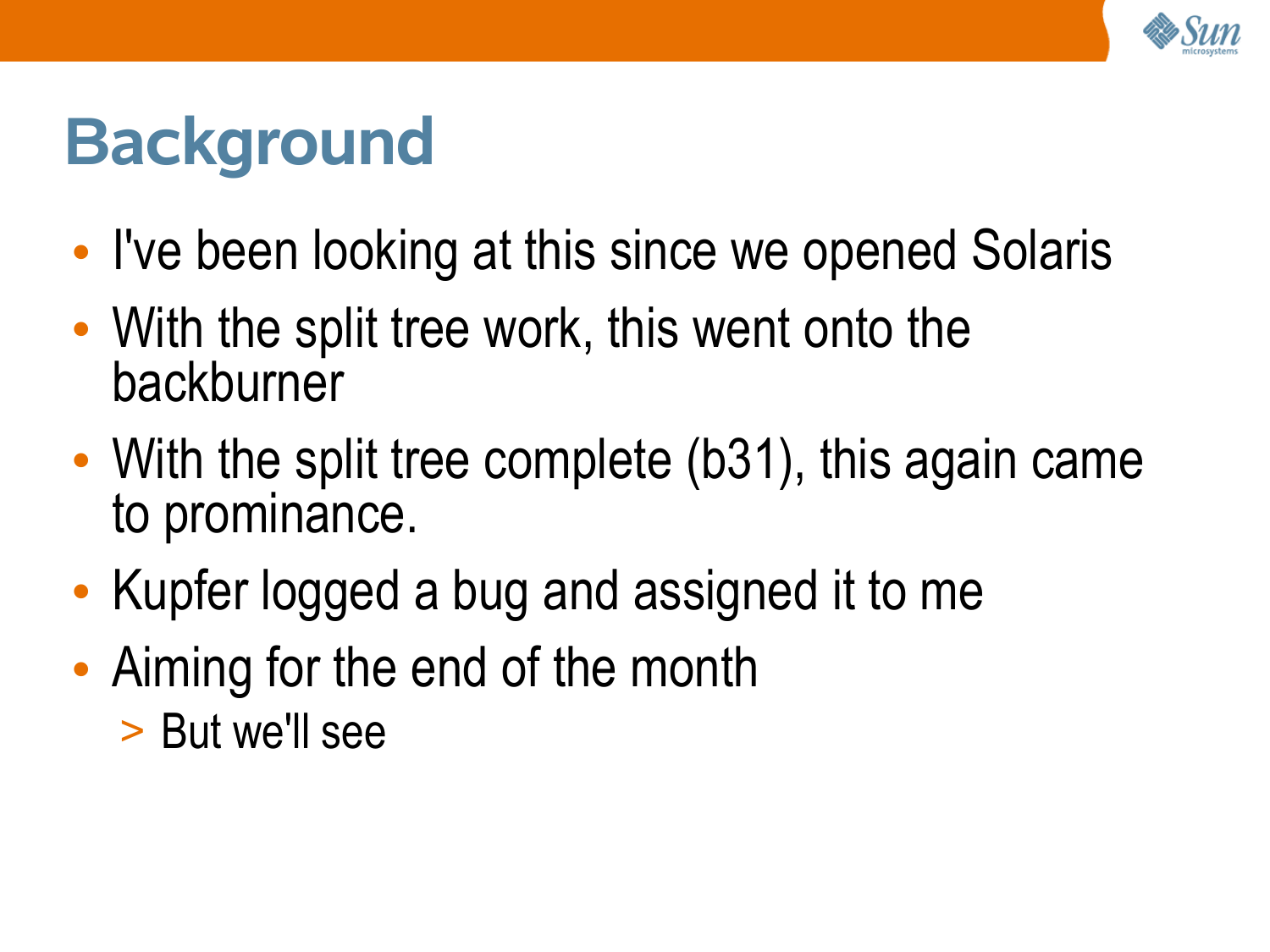

# **How does it work?**

- Two main components
	- > Encumbered-bins
		- > Runs the builds
	- > Bindrop
		- > The smarts of working out what needs to go into the tarball
		- > Called by encumbered-bins after the builds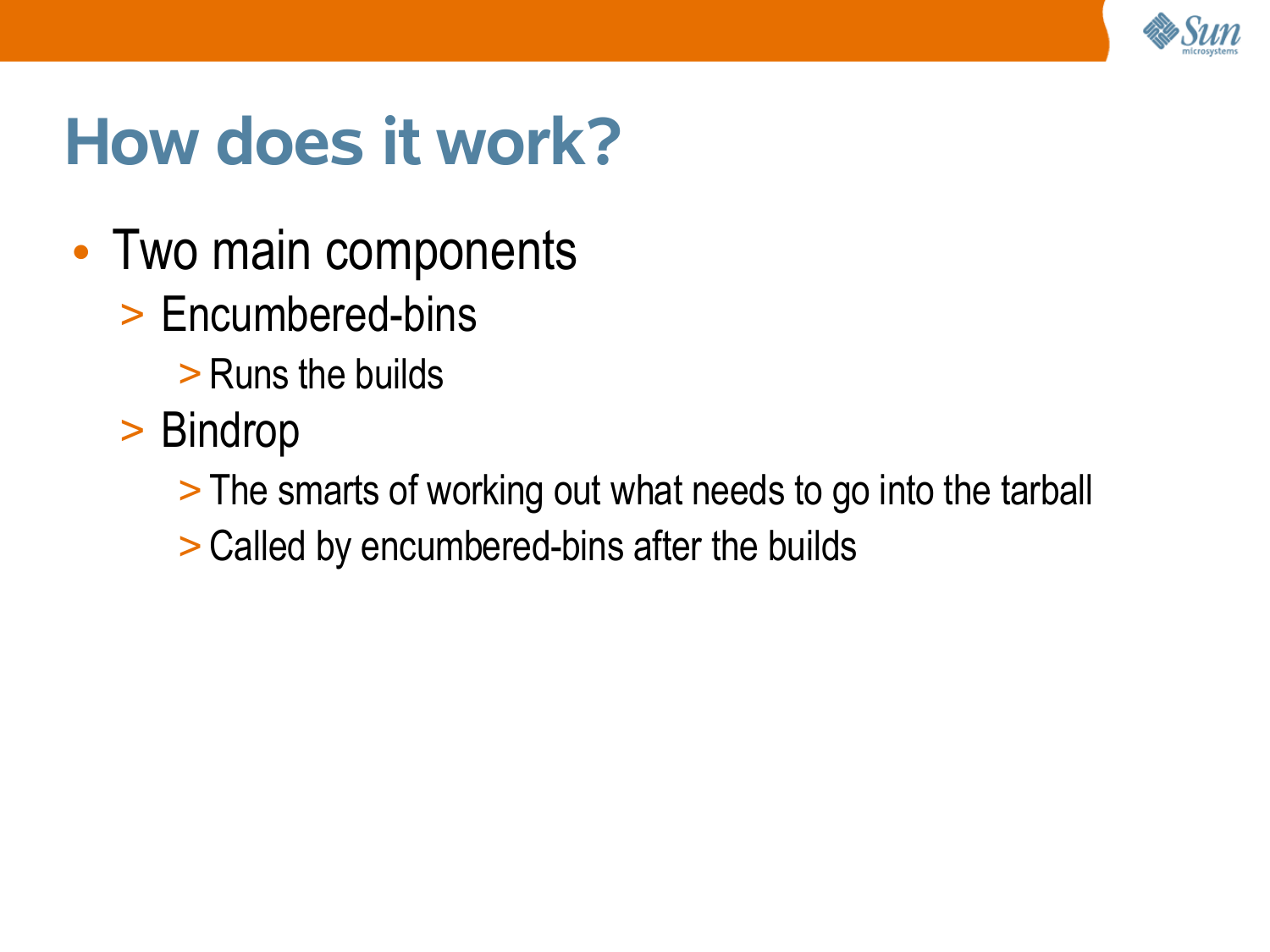

### **encumbered-bins**

- Closed debug build
	- > We need to run this first so we have some initial encumbered binaries for the
- Open debug build
	- > We need this to be able to get a list of files that an open build delivers
- Closed non-debug build
- Create the tarballs using all of the above and bindrop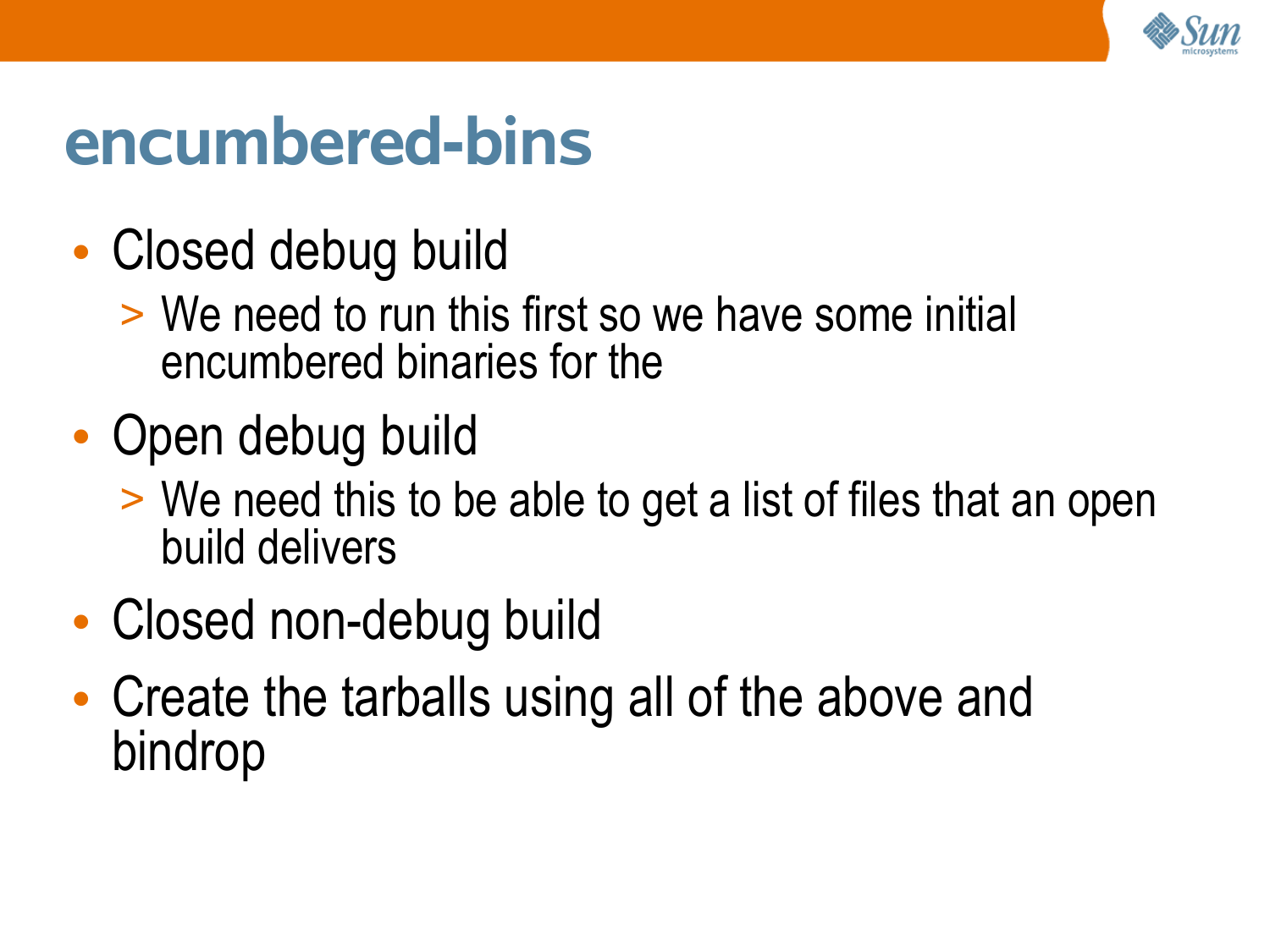

# **bindrop**

- Package up the closed proto tree excluding everything that is generated in an open build
- A few other things in order to get signed crypto and a few other things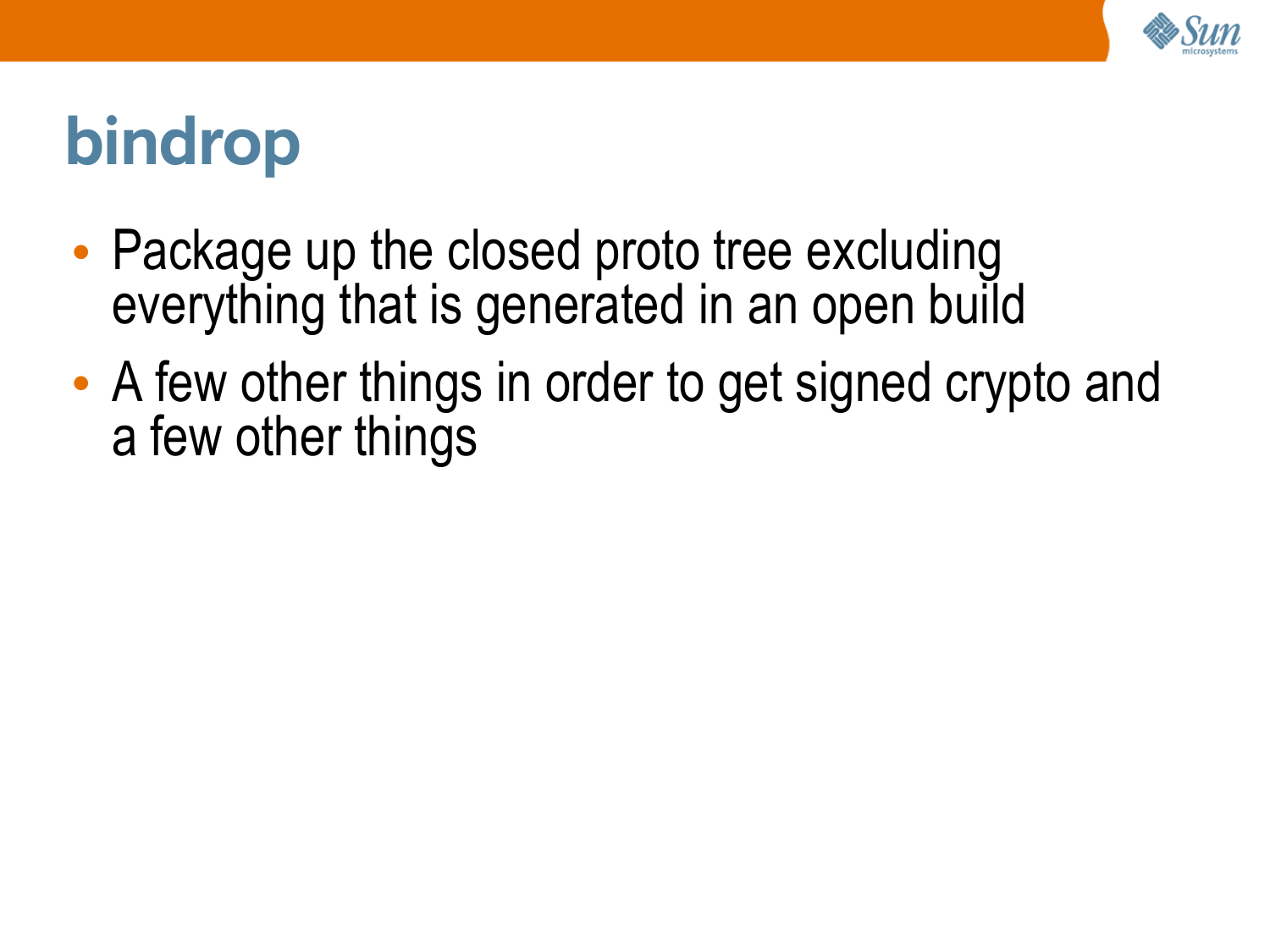

### **Current status**

- As of this morning (Jan 25) it looks like it's producing correct encumbered tarballs
	- > Well almost, we found a bug with the kstat perl modules so they are not included, but that's going into the open tree in b33 anyway
- Still need
	- > To test SPARC
	- > A little tidy up
	- > Code review
- Webrev shows about 1350 lines of new and modified code